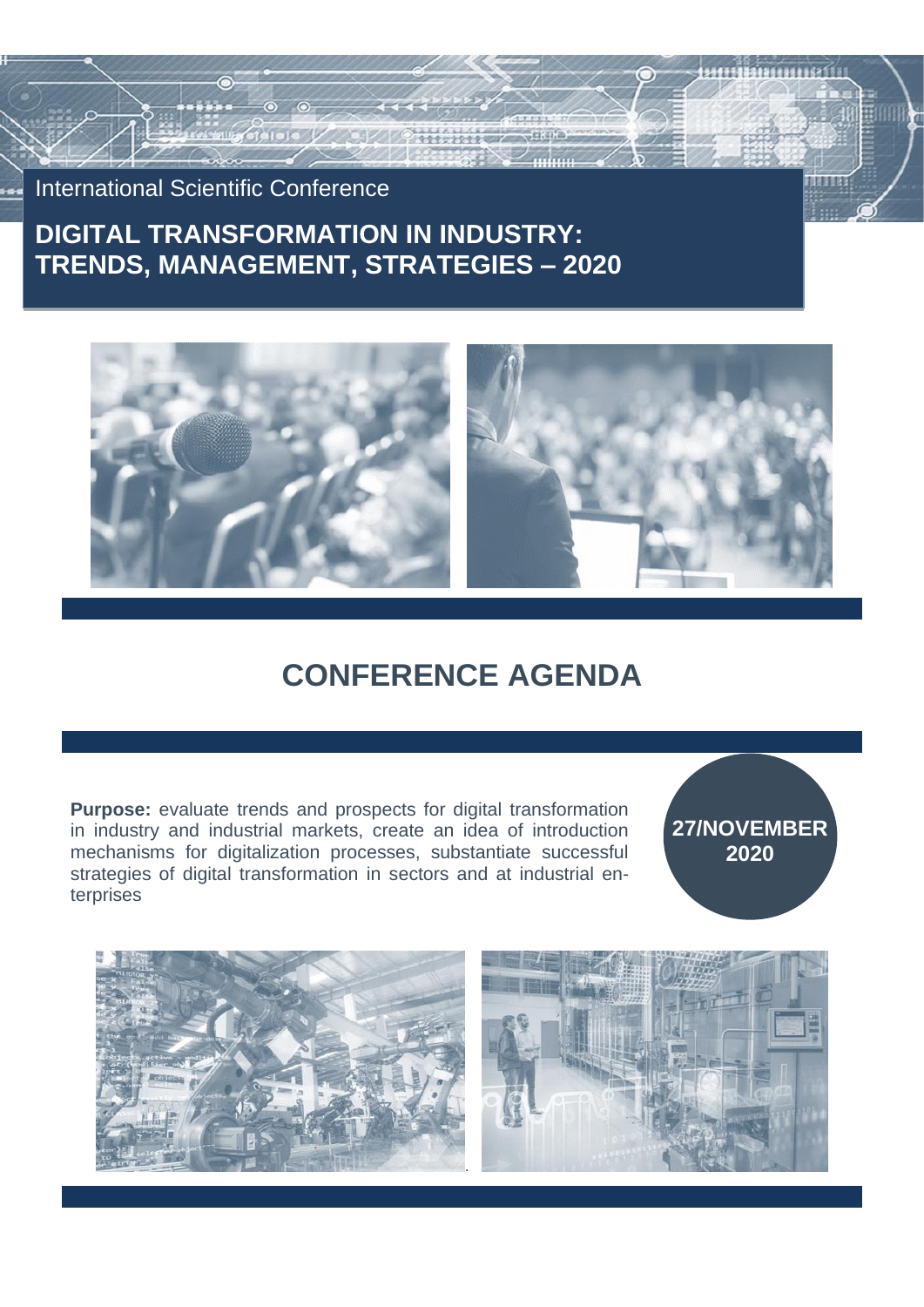# 6 \*\*\*\*\*\*\*\*\*\*\*\*\*\*\*\*\*\*

## **PLENARY SESSION "DIGITAL PLATFORMS AS AN INDUSTRY TRANS-FORMATION MECHANISM"**

**Part I**

**November, 27, 10:00-11:30** (time zone location UTC+5)

**Language of the plenary session – Russian and English.** Simultaneous translation is provided.

#### *Zoom link:*

*https://us04web.zoom.us/j/75810077253?pwd=UktPY2hZVEswdmV4Mzd3UXhRYlFaZz09*

#### MODERATOR:

**YULIA LAVRIKOVA**, Dr.Sc. (Economics), Director, Institute of Economics of the Ural Branch of the Russian Academy of Sciences, Russia

## **KEYNOTE SPEAKERS – PART I**

**EDUARD BABULAK,** Dr.Sc., Ph.D., Prof., Honorary Chair, Chief Mentor & Senior Advisor, Core Advisory Committee at the World Assessment Council, Liberty University, USA *Third Millenium Smart Cyberspace, Covid-19 and Cyber Security Challenges (En)*

**SERGEY KORTOV, Dr.Sc. (Economics), First Vice-Rector, Ural Federal University named after** the first President of Russia B.N. Yeltsin, Russia *Trends of Digital modeling and «digital twins»: case of the Ural Federal University (Rus)*

**VIKAS KUMAR,** PhD, Prof., University of the West of England - Bristol Business School, United Kingdom *Digital transformation towards supply chain 4.0: Opportunities and Challenges (En)*

**DENIS PAPILIN,** General Director, Ural Power Engineering Cluster *Digital platform in the industry of the Urals regions (Rus)*

**SAEED NOSRATABADI,** Dr., Szent István University, Hungary; Oxford Brookes University, United Kingdom *Platform work: the future of employment (En)*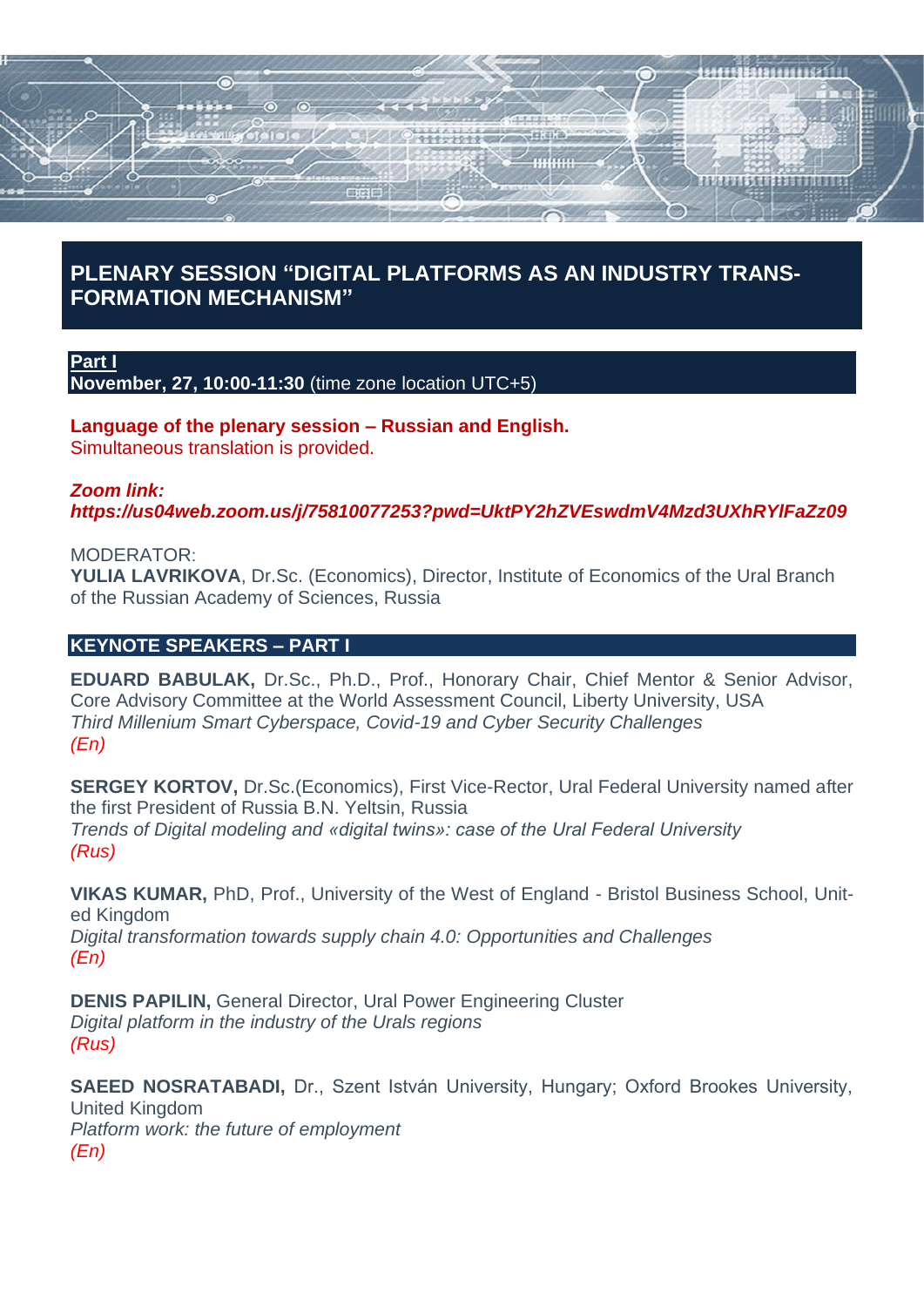

**VICTORIA AKBERDINA,** Dr.Sc.(Economics), Corr.Memb. of Russian Academy of Science, Deputy Director, Institute of Economics, Ural Branch of the Russian Academy of Sciences *Digital platforms in industry: classification and functionality issues (Rus)*

**JAFAR REZAEI,** PhD, Prof., Technische Universiteit Delft, Netherlands *Decision-making and digital transformation (En)*

**NIKOLAY LUKIN,** Scientific advisor, Group of microprocessor architectures, Institute of Mechanical Engineering, Ural Branch of the Russian Academy of Sciences *Microelectronics development trends and its role in the digital transformation of Russian industry (Rus)*

**DIMITRIOS BUHALIS,** PhD, Prof., Director of the eTourism Research Lab, Bournemouth University, UK *Impact of Covid-19 on future technologies in hospitality and tourism (En)*

#### **BREAK 11:30-12:00 (UTC+5)**

**Part II November, 27, 12:00-13:30** (time zone location UTC+5)

**Language of the plenary session – Russian and English.** Simultaneous translation is provided.

#### *Zoom link:*

*https://us04web.zoom.us/j/75810077253?pwd=UktPY2hZVEswdmV4Mzd3UXhRYlFaZz09*

MODERATOR:

**VICTORIA AKBERDINA,** Dr.Sc. (Economics), Corr.Memb. of Russian Academy of Science, Deputy Director, Institute of Economics of the Ural Branch of the Russian Academy of Sciences

#### **KEYNOTE SPEAKERS – PART II**

**SORIN GABRIEL ANTON**, PhD, Prof., Alexandru Ioan Cuza University, Romania *Effects of Digitalization on New Firm Creation: Some Empirical Evidence (En)*

**ENRIQUE BONSÓN,** PhD, Prof., Universidad de Huelva, Spain *Artificial Intelligence Disclosure in the Annual Reports of Spanish IBEX- 35 Companies (2018- 2019) (En)*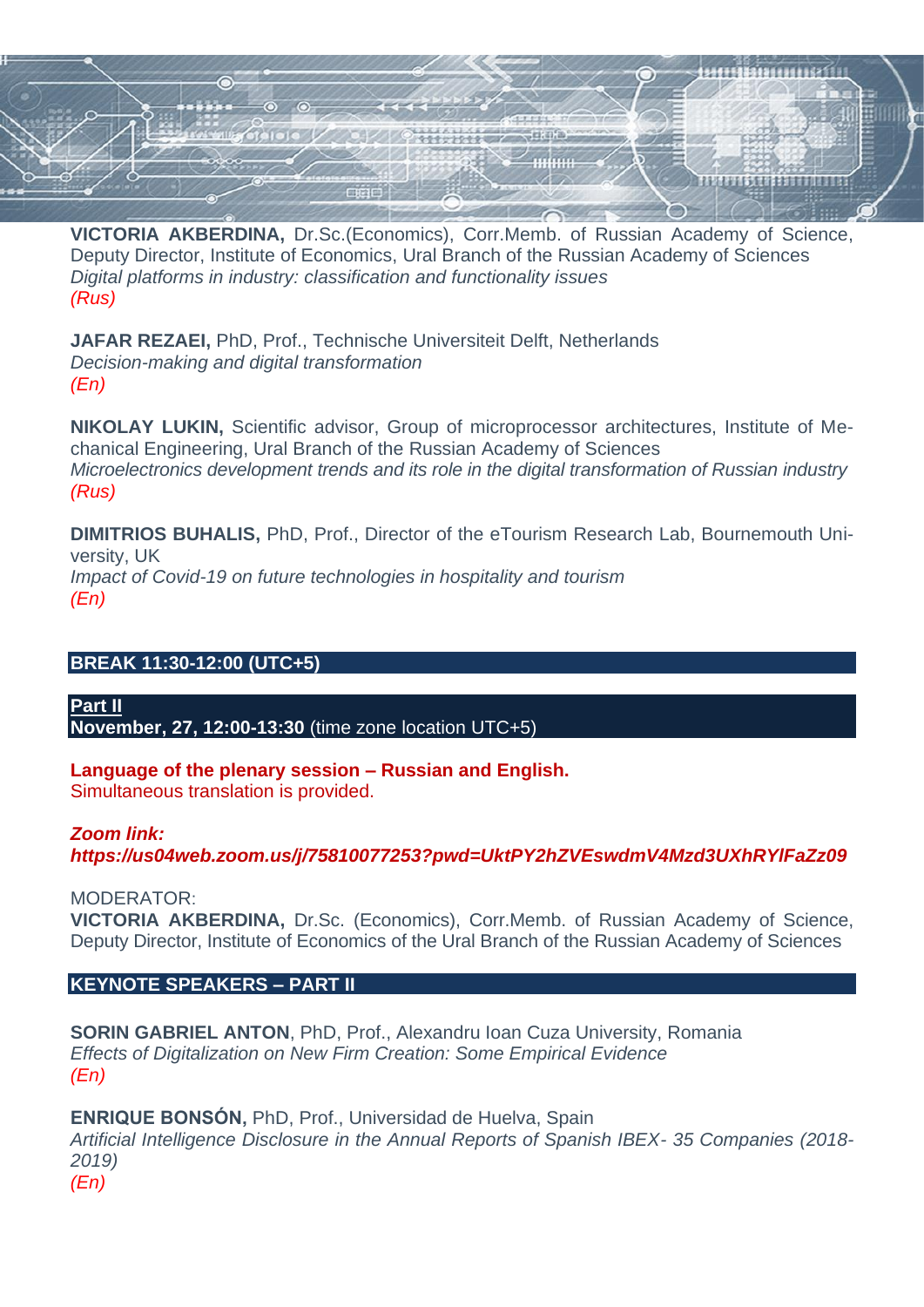

**ALBERTO CEREZO NARVÁEZ,** Dr.Sc., Prof., Universidad de Cádiz, Spain *Project Management Competences for Next Engineers in the Industry 4.0 Era: A Case Study (En)*

**FRANCISCO DINIZ,** Prof., CETRAD, UTAD, Vila Real, Portugal *Industry 4.0: Individual perceptions about its nine technologies (En)*

**VIKAS KUMAR,** PhD, Prof., University of the West of England - Bristol Business School, UK *Impact of New Technology on Sustainability of Supply Chains: Empirical evidence from Manufacturing SMEs in China (En)*

**ALLA VLADOVA,** Dr.Sc., Prof., V A. Trapeznikov Institute of Control Sciences of Russian Academy of Sciences, Financial University under the Government of the Russian Federation, Moscow, Russia *Regional specifics of digitalization the oil midstream soil monitoring (Rus)*

**ILIA CHERNENKO,** Cand. Sc., Ural Federal University, Ekaterinburg, Russia *Industry 4.0-specific intellectual capital and its impact on human capital and value added: evidence from Russian regions (En)*

**ALEXEY TYAPUKHIN,** Dr.Sc., Prof., Orenburg Affiliation of the Institute of Economics of the Ural Branch of Russian Academy of Sciences, Russia *Digitalization of supply chain management objects (Rus)*

**LAURA BRAVI,** DBA, Università degli Studi di Urbino Carlo Bo, Italy *Fabrication laboratories. The development of new business models with new digital technologies (En)*

**ANDREY VLASOV**, Bauman Moscow State Technical University, Moscow, Russia *Visual methodology for the multi-factor assessment of industrial digital transformation components (En/Rus)*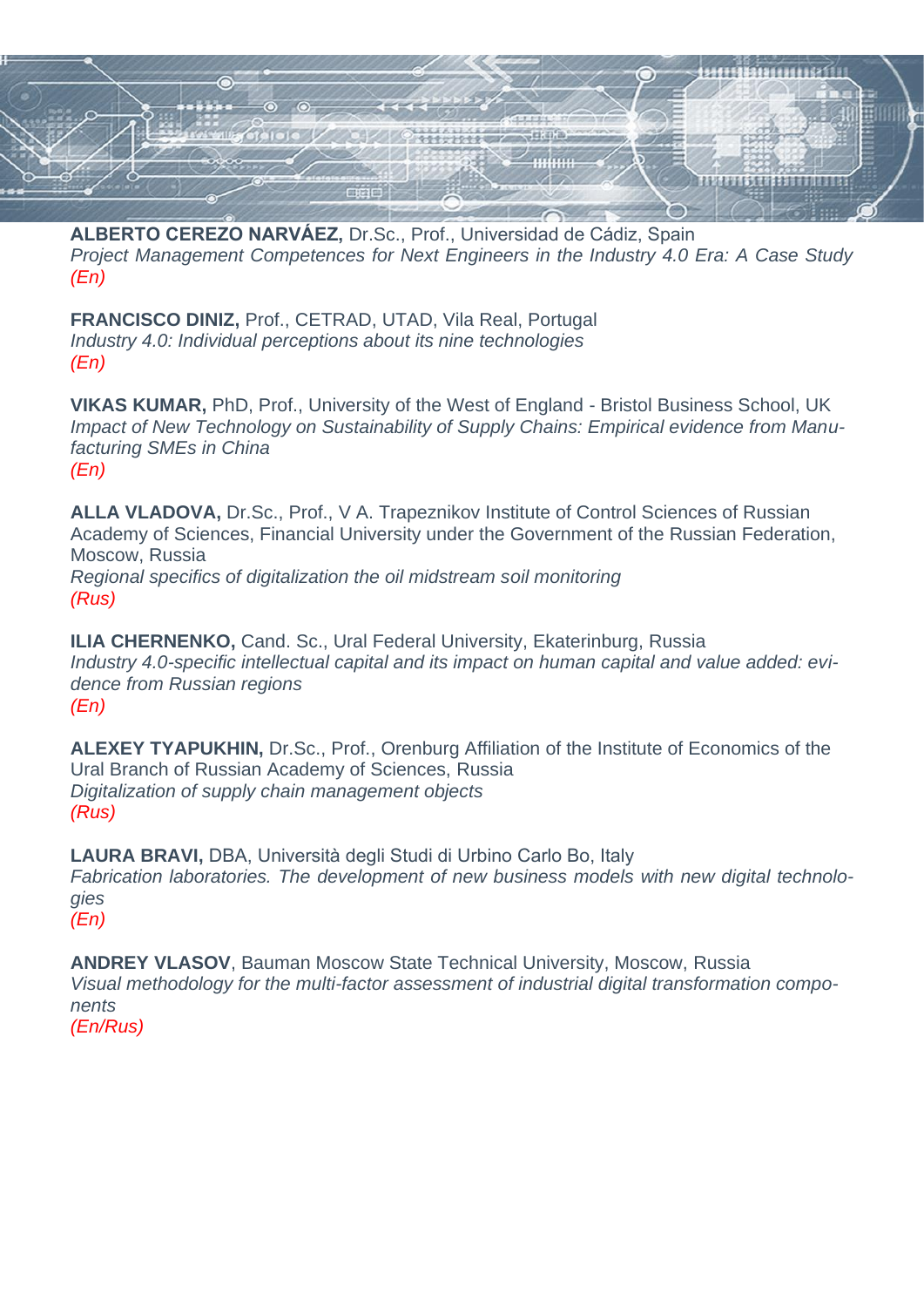## **GROUP SESSION #1**

шши

HIIIN-

\*\*\*\*\*\*\*\*\*\*\*\*\*\*\*\*\*\*

**November, 27, 14:00-15:30** (time zone location UTC+5)

#### **Discussion language – Russian and English.** Simultaneous translation is NOT provided.

 $\bullet$ 

## *Zoom link: https://us04web.zoom.us/j/75810077253?pwd=UktPY2hZVEswdmV4Mzd3UXhRYlFaZz09*

#### MODERATOR:

**GRIGORIY KOROVIN,** Cand.Sc., Head Department of Economic Problems of Sectoral Markets, Institute of Economics of the Ural Branch of the Russian Academy of Sciences, Russia

#### **SPEAKERS**

**НАТАЛЬЯ ГОЛОМОЛЗИНА,** к.э.н., Уральский государственный экономический университет, Екатеринбург, Россия *Обзор процессов цифровой трансформации рыночной экономики с точки зрения экономической теории (Rus)*

**ДМИТРИЙ СИРОТИН,** к.э.н., Институт экономики Уральского отделения РАН, Екатеринбург, Россия *Роль микроэлектронной индустрии в процессе цифровизации экономики России (Rus)*

**ALEXEY SHINKEVICH**, Dr.Sc., Prof., Kazan National Research Technological University, Kazan, Russia

*Modeling a development strategy for petrochemical enterprise organizational structures (Rus)*

**LEONID KOZHEMYAKIN,** Perm National Research Polytechnic University, Perm, Russia *Constructing cluster-network relations in the oil sector based on a neural network model in the context of digitalization (Rus)*

**FARIDA GALIMULINA,** Cand.Sc., Kazan National Research Technological University, Kazan, Russia

*Research on the impact of digital services on the economic performance of industrial enterprises (Rus)*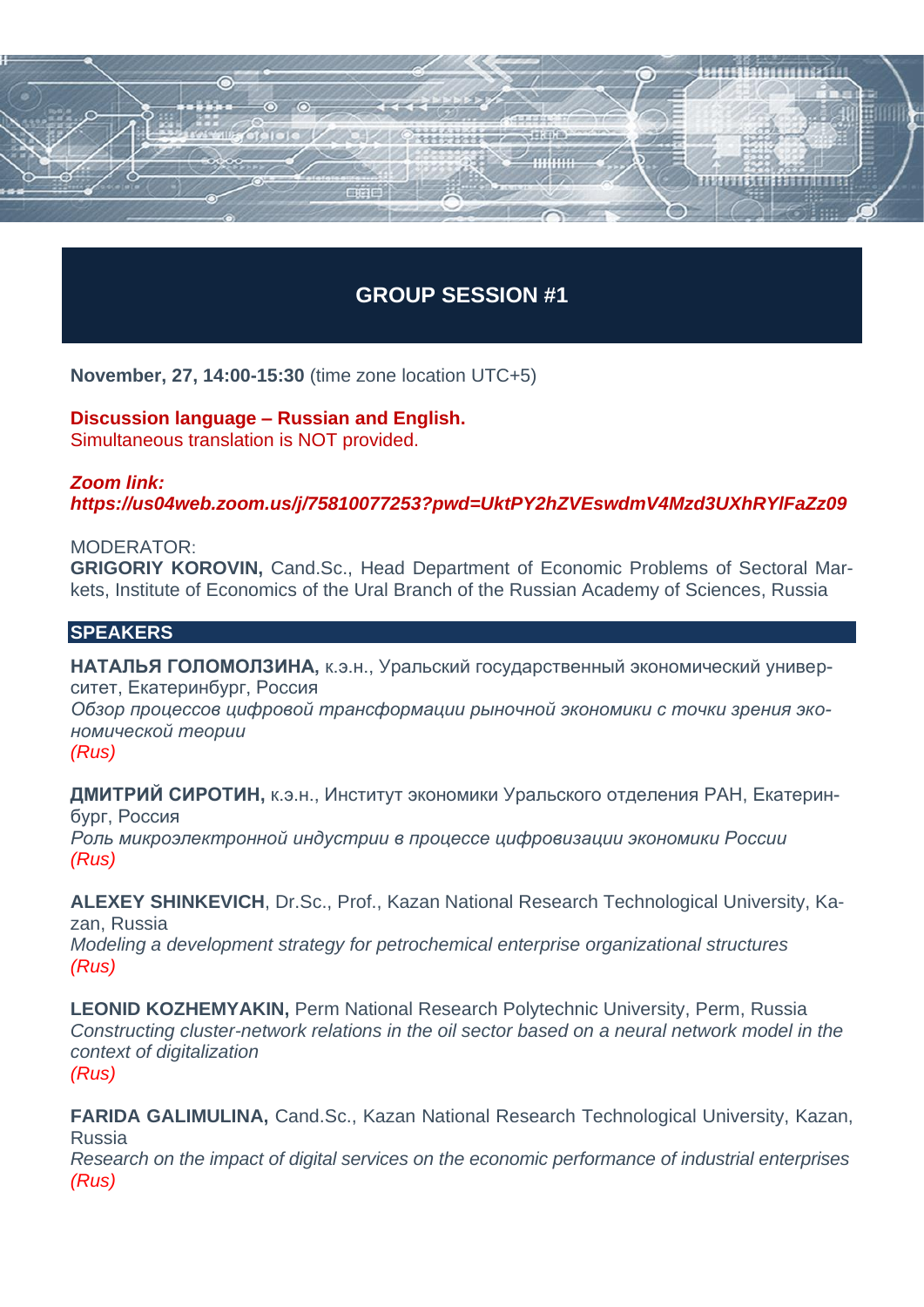

**ЛЮДМИЛА ЧЕСНЮКОВА**, Уральский государственный экономический университет, Екатеринбург, Россия

*Проблемы цифровой трансформации медицинской промышленности: аспекты развития* 

*(Rus)*

**ELENA KALABINA**, Dr.Sc., Prof., Ural State University of Economics, Ekaterinburg, Russia **OLGA BELYAK**, Ural State University of Economics, Ekaterinburg, Russia

**VERA G. MEISTER,** Brandenburg University of Applied Sciences, Brandenburg an der Havel, **Germany** 

**ALEKSANDRA REVINA\*,** Cand.Sc., Brandenburg University of Applied Sciences, Technical University of Berlin, Germany

*What kind of employees' team is necessary for industrial digital transformation? Theoretical and practical analysis* 

*(En)*

**ELENA KULCHITSKAYA**, Cand.Sc., Saint Petersburg State University, Saint Petersburg, Russia

*Digitalization of Talent Management in Russian Companies (Rus)*

**ОКСАНА БЕРДЮГИНА\***, к.п.н, Тюменский государственный университет, Тюмень, Россия **ВАЛЕНТИНА ГУСЕВА,** к.п.н., Тюменский индустриальный университет, Тюмень, Россия *Формирование прогностических умений студентов в условиях Индустрии 4.0 (Rus)*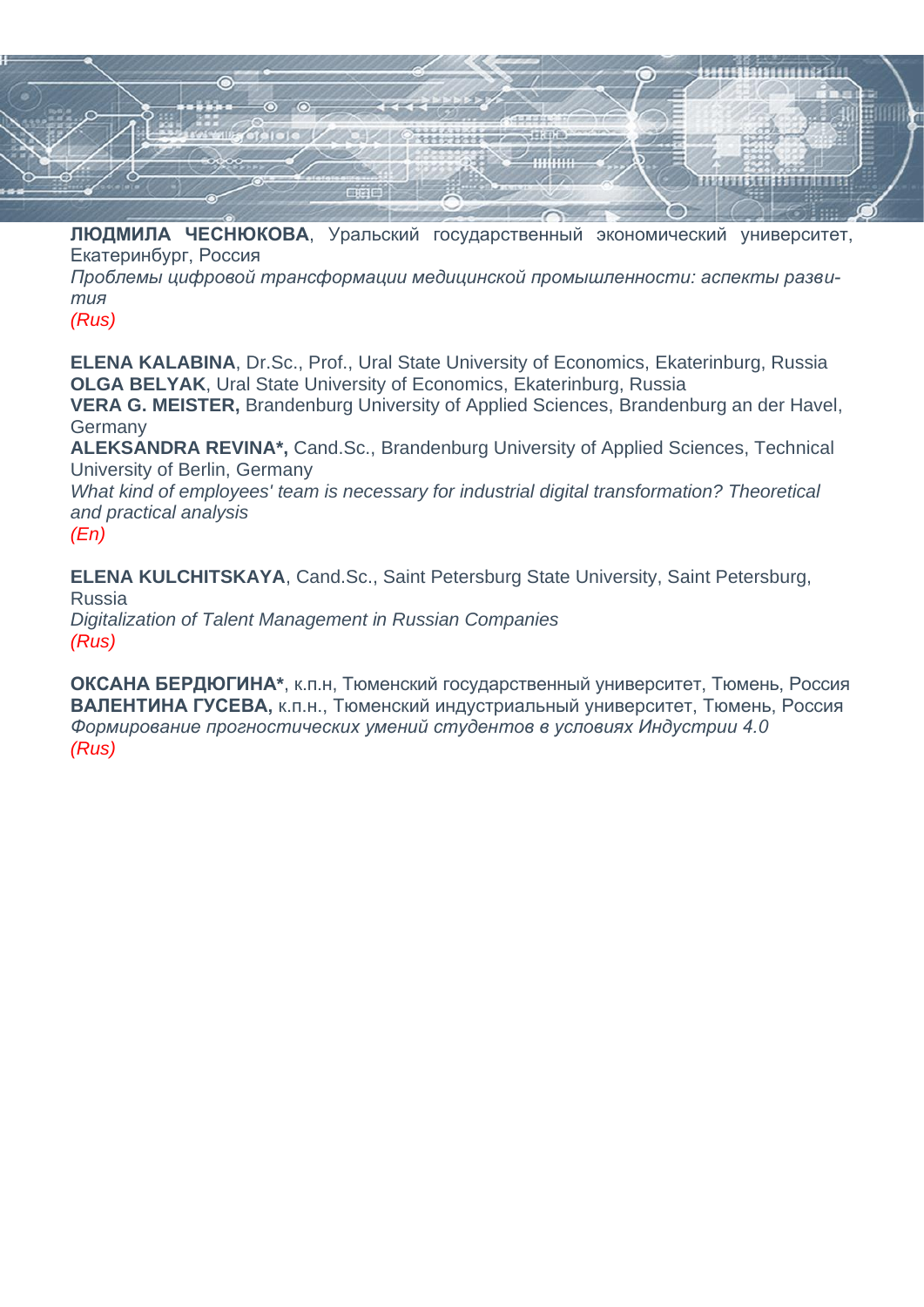## **GROUP SESSION #2**

**JULIANIA LEADERERS** 

**November, 27, 16:00-17:30** (time zone location UTC+5)

**Discussion language – Russian and English.** Simultaneous translation is NOT provided.

6

## *Zoom link: https://us04web.zoom.us/j/75810077253?pwd=UktPY2hZVEswdmV4Mzd3UXhRYlFaZz09*

MODERATOR:

**GRIGORIY KOROVIN,** Cand.Sc., Head Department of Economic Problems of Sectoral Markets, Institute of Economics of the Ural Branch of the Russian Academy of Sciences, Russia

## **SPEAKERS**

**MIRA KANTEMIROVA**, Dr.Sc.(Economics), North Ossetian State Medical Academy, Vladikavkaz, Russia

*Transformation of the Project Space in the Digital Economy: Content and Development (Rus)*

**ЛЮДМИЛА ГЛЕЗМАН,** к.э.н., Пермский филиал Института экономики УрО РАН, Пермь, Россия

*Взаимосвязь цифрового потенциала региона и специфики цифровизации регионального промышленного комплекса (Rus)*

**SVETLANA KUDRYAVTSEVA, Cand.Sc., Kazan National Research Technological University,** Kazan, Russia *Modeling the factors behind digitalization of the real sector of the economy (Rus)*

**ALEXANDER TOLMACHEV\*,** Ural Federal University, Ekaterinburg, Russia **GALINA ASTRATOVA**, Dr., Prof., Ural Federal University, Ekaterinburg, Russia *Assessment of online courses control materials using information theory methods (Rus)*

**СЕРГЕЙ СЯТЧИХИН,** Институт экономики УрО РАН, Екатеринбург, Россия *Подходы к оценке социально-экономической адаптации населения региона в условиях цифровой трансформации промышленности (Rus)*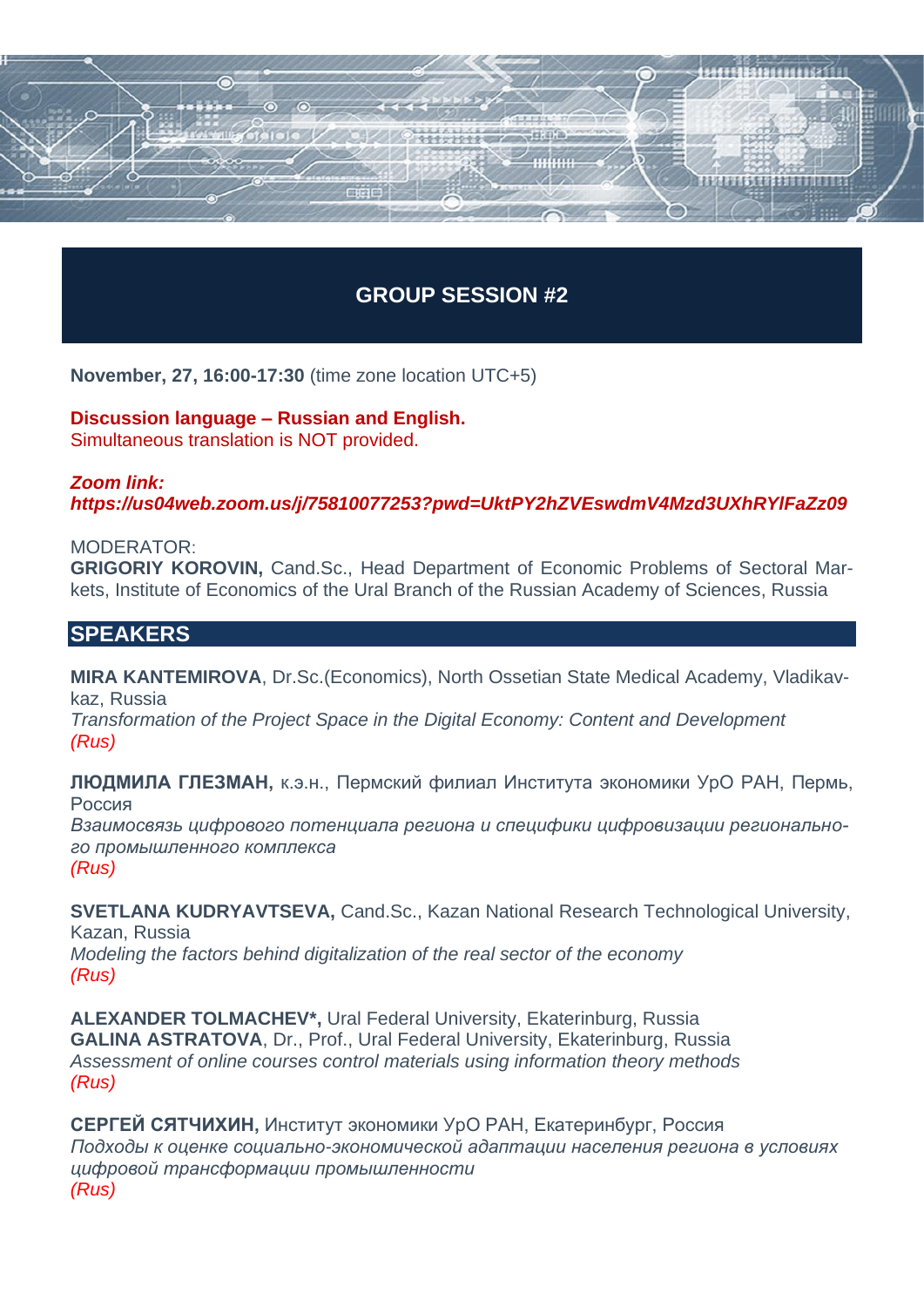

**ОЛЬГА АРТЕМОВА,** д.э.н., проф., Челябинский филиал Института экономики УрО РАН, Челябинск, Россия

**АРТЁМ УЖЕГОВ,** Челябинский филиал Института экономики УрО РАН, Челябинск, Россия *Цифровые компетенции населения в социуме и профессиональной деятельности (на примере Челябинской области) (Rus)*

**СВЕТЛАНА ИЛЬИНА,** Удмуртский филиал Института экономики УрО РАН, Ижевск, Россия

**АННА ОВЧИННИКОВА,** д.э.н., проф., Удмуртский филиала Института экономики УрО РАН, Ижевск, Россия

*Устойчивость предприятий Удмуртской Республики в условиях цифровизации (Rus)*

**ИРИНА ОВЧИННИКОВА,** Уральский государственный экономический университет, Екатеринбург, Россия

**АНДРЕЙ ПЛАХИН,** д.э.н., Уральский государственный экономический университет, Екатеринбург, Россия

*Цифровые технологии в управлении развитием предприятия индустрии гостеприимства (Rus)*

**АЛЕКСАНДР МОКРОНОСОВ,** д.э.н., проф., Уральский государственный экономический университет, Екатеринбург, Россия

**НИКОЛАЙ МИХАЙЛОВ,** Уральский государственный экономический университет, Екатеринбург, Россия

*Мониторинг устойчивого развития теплоснабжения региона (Rus)*

**ОЛЬГА АНТОНОВА,** к.э.н., Челябинский филиал Института экономики УрО РАН, Челябинск, Россия

**ВЛАДИМИР БЕЛКИН,** д.э.н., проф. Челябинский филиал Института экономики УрО РАН, Челябинск, Россия

**НАДЕЖДА БЕЛКИНА,** д.э.н., проф. Челябинский филиал Института экономики УрО РАН, Челябинск, Россия

*Повышение производительности труда на основе цифровой трансформации предприятия (Rus)*

**РОБЕРТ ГАРИПОВ,** к.э.н., Южно-Уральский технологический университет, Челябинск, Россия **НАТАЛЬЯ МАКСИМОВА,** Южно-Уральский технологический университет, Челябинск, Россия *Оценка экономической эффективности использования технологии Blockchain в промышленности (Rus)*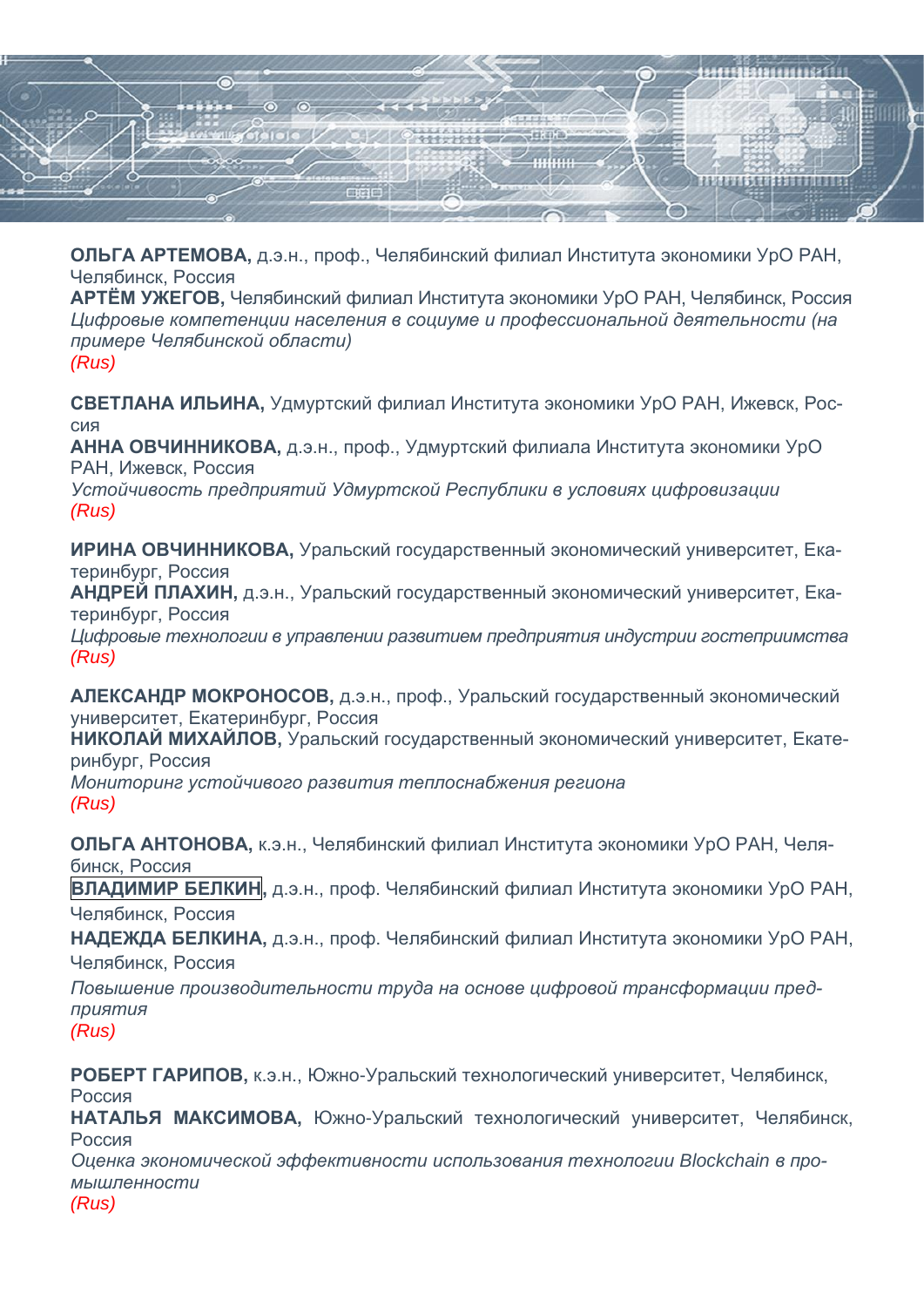## **GROUP SESSION #3**

**JULIANIA LEADERERS** 

**November, 27, 18:00-19:30** (time zone location UTC+5)

**Discussion language – Russian and English.** Simultaneous translation is NOT provided.

## *Zoom link: https://us04web.zoom.us/j/75810077253?pwd=UktPY2hZVEswdmV4Mzd3UXhRYlFaZz09*

MODERATOR:

**GRIGORIY KOROVIN,** Cand.Sc., Head Department of Economic Problems of Sectoral Markets, Institute of Economics of the Ural Branch of the Russian Academy of Sciences, Russia

### **SPEAKERS**

**DIMITRIOS BUHALIS,** PhD, Prof., Director of the eTourism Research Lab, Bournemouth University, UK

*Impact of Covid-19 on future technologies in hospitality and tourism (En)*

**PIETRO BOCCADORO,** M.Sc., PhD Student, Politecnico di Bari, Italy *Drones in Industry (En)*

**LAURA BRAVI,** DBA, Università degli Studi di Urbino Carlo Bo, Italy *Digitization and Sustainability: Smart Working as an ICT tool to Improve the Sustainable Performance of Companies during the Covid-19 pandemic (En)*

**MARIA URBANIEC,** PhD, Prof., Cracow University of Economics, Poland *The impact of digital transformation on the of trade unions activities (En)*

**ОЛЬГА МИХАЙЛОВА,** Оренбургский государственный университет, Оренбург, Россия *Инновационное развитие Оренбургской области как приграничного региона в условиях цифровизации промышленности (Rus)*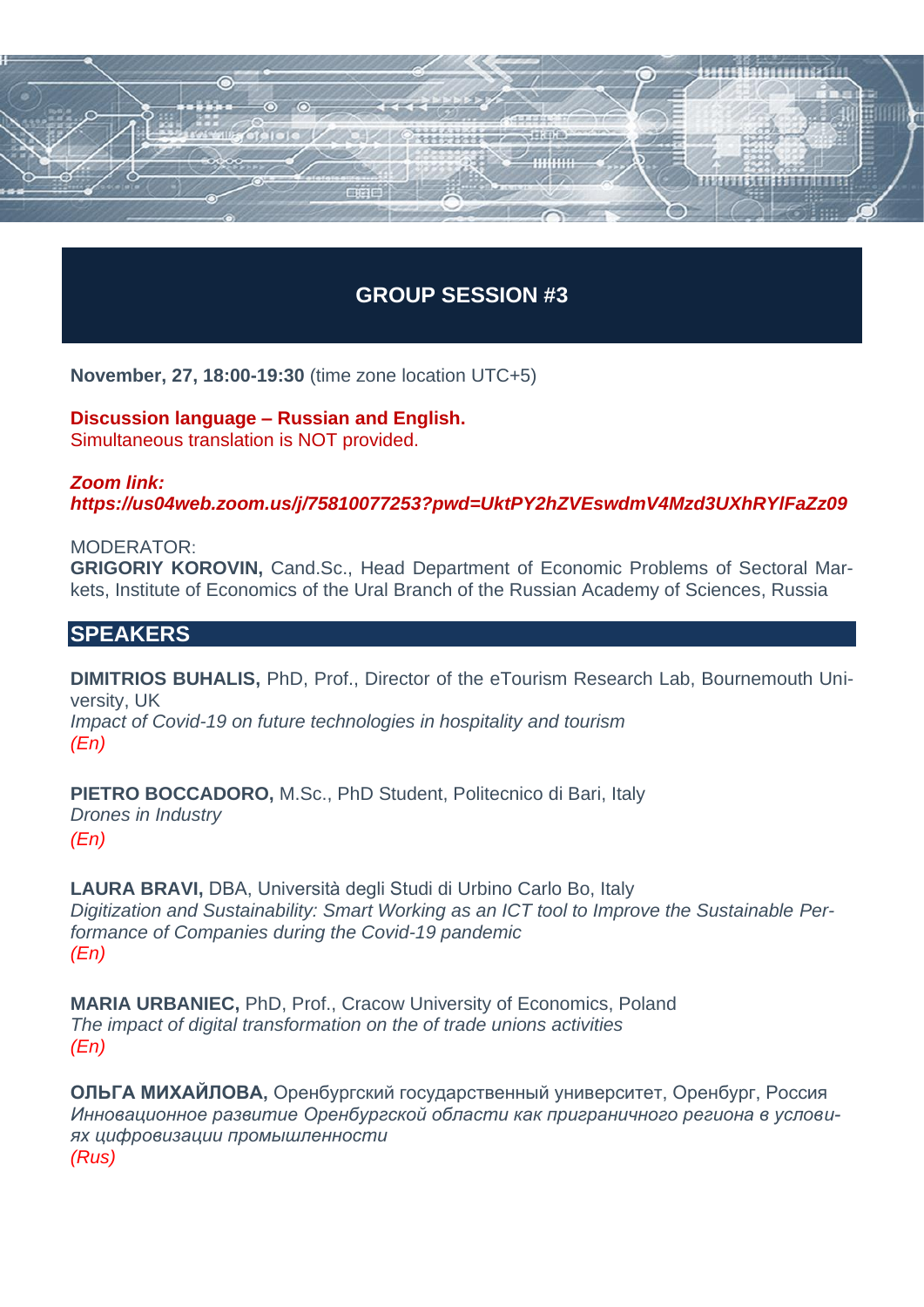

**ЕВГЕНИЯ ФОКИНА\*,** Тюменский государственный университет, Тюмень, Россия **ЕЛЕНА ФОКИНА,** к.п.н, Тюменский индустриальный университет, Тюмень, Россия *Процессы обработки данных электронной торговой площадки для продвижения микро-бизнеса*

*(Rus)*

**JOÃO LEMOS**, University of Coimbra, Portugal *A Framework for Continuous Assessment of IT Value in Industry 4.0 (En)*

**VIKAS KUMAR,** PhD, Prof., University of the West of England - Bristol Business School, UK *Understanding the role of digital technologies in supply chain risks management (En)*

**ПАВЕЛ ГЛУХИХ**, к.э.н., Институт экономики Уральского отделения РАН, Екатеринбург, Россия

*Эффект серийного технологического предпринимателя: подходы и оценка предприятий в сегменте «информация и связь» (Ru)*

*Информация об организаторе Конференции:*



**Институт экономики Уральского отделения РАН** Екатеринбург, 620014, ул. Московская, 29 +7 (343) 371-45-36 [www.uiec.ru](http://www.uiec.ru/)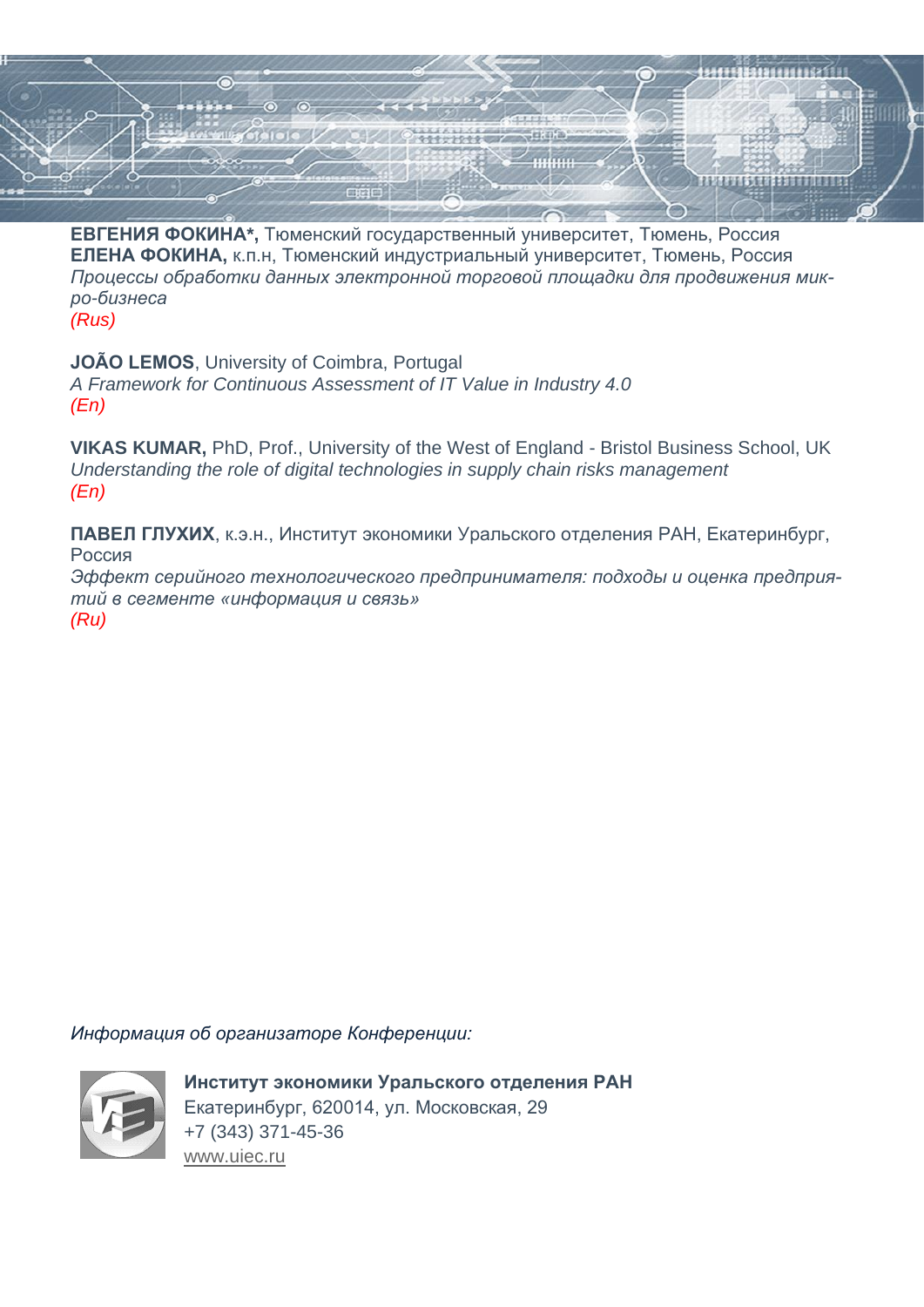

**Appendix A** *Articles for publication in the Springer book series*

| <b>Authors</b>            | <b>Title</b>                                                               |
|---------------------------|----------------------------------------------------------------------------|
| Alexey P. Tyapukhin       | Digitalization of supply chain management objects                          |
| Evgeny A. Kuzmin,         | Coverage of Production Chains in Cooperation Industrial Enterprises        |
| Olga A. Romanona          |                                                                            |
| Alexey I. Shinkevich,     | Research on the impact of digital services on the economic perfor-         |
| Sergey V. Kiselev,        | mance of industrial enterprises                                            |
| Farida F. Galimulina      |                                                                            |
| Svetlana S. Kudryavtseva, | Modeling the factors behind digitalization of the real sector of the econ- |
| Marina V. Shinkevich,     | omy                                                                        |
| Sofia Sh. Ostanina        |                                                                            |
| Federica Murmura,         | Digitization and Sustainability: Smart Working as an ICT tool to Improve   |
| Laura Bravi               | the Sustainable Performance of Companies during the Covid-19 pan-          |
|                           | demic                                                                      |
| Alexey I. Shinkevich,     | Modeling a development strategy for petrochemical enterprise organiza-     |
| Vladimir I. Petrov,       | tional structures                                                          |
| Naira V. Barsegyan        |                                                                            |
| Ilia M. Chernenko,        | Industry 4.0-specific intellectual capital and its impact on human capital |
| Natalya R. Kelchevskaya,  | and value added: evidence from Russian regions                             |
| Irina S. Pelymskaya       |                                                                            |
| Maxim Vlasov              | Economic effects of artificial intelligence applications                   |
| Alla Yu. Vladova          | Data exploring and visualizing the results of brand campaigns              |
| Alexander Tolmachev,      | Assessment of online courses control materials using information theory    |
| Galina Astratova          | methods                                                                    |
| Elena Kalabina,           | What kind of employees' team is necessary for industrial digital trans-    |
| Olga Belyak,              | formation?                                                                 |
| Vera G. Meister,          | Theoretical and practical analysis                                         |
| Aleksandra Revina         |                                                                            |
| Elena V. Maslova,         | Digitalization of Talent Management in Russian Companies                   |
| Elena V. Kulchitskaya,    |                                                                            |
| Natalia G. Kizyan         |                                                                            |
| Alla Yu. Vladova          | Regional specifics of digitalization the oil midstream soil monitoring     |
| Ruibing Shi,              | Impact of New Technology on Sustainability of Supply Chains: Empiri-       |
| Vikas Kumar,              | cal evidence from Manufacturing SMEs in China                              |
| <b>Banu Ekren</b>         |                                                                            |
| Grigoriy Korovin          | Modeling the digital transformation of the region's industry               |
| Maria Yu. Osipova,        | Constructing Cluster-Network Relations in the Oil Sector Based on a        |
| Leonid V. Kozhemyakin     | Neural Network Model in the Context of Digitalization                      |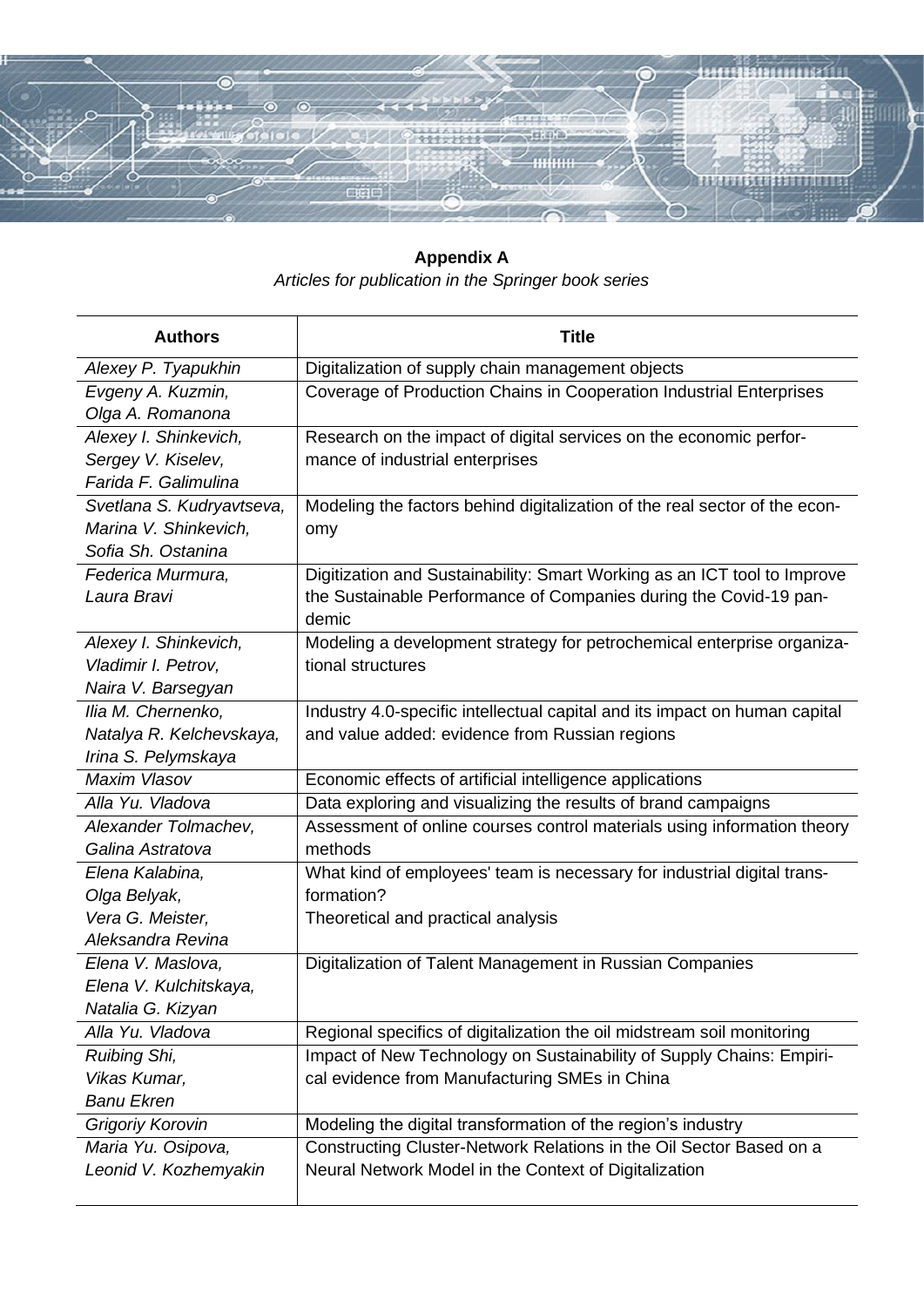

| <b>Authors</b>            | <b>Title</b>                                                              |
|---------------------------|---------------------------------------------------------------------------|
| Alberto Cerezo-Narváez,   | Project Management Competences for Next Engineers in the Industry         |
| Manuel Otero-Mateo,       | 4.0 Era. A Case Study                                                     |
| Andrés Pastor-Fernández   |                                                                           |
| João Lemos,               | A Framework for Continuous Assessment of IT Value in Industry 4.0         |
| Filipe Baptista,          |                                                                           |
| João Barata               |                                                                           |
| Jiayan Yang,              | Understanding the role of digital technologies in supply chain risks      |
| Vikas Kumar,              | management                                                                |
| Banu Ekren,               |                                                                           |
| <b>Evgeny Kuzmin</b>      |                                                                           |
| Enrique Bonsón,           | Artificial Intelligence Disclosure in the Annual Reports of Spanish IBEX- |
| Víctor Alejo,             | 35 Companies (2018-2019)                                                  |
| Domenica Lavorato         |                                                                           |
| Francisco Diniz,          | Industry 4.0: Individual perceptions about its nine technologies          |
| Nelson Duarte,            |                                                                           |
| António Amaral,           |                                                                           |
| Carla Pereira             |                                                                           |
| Ilya V. Naumov            | Role of the banking sector in shaping the financial potential of the eco- |
|                           | nomic development of territories                                          |
| Andrey I. Vlasov,         | Visual methodology for the multi-factor assessment of industrial digital  |
| Vadim A. Shakhnov         | transformation components                                                 |
| Mira A. Kantemirova,      | Transformation of the Project Space in the Digital Economy: Content       |
| Alla E. Gurina.           | and Development                                                           |
| Marina B. Miroshnichenko, |                                                                           |
| Zaurbek L. Dzakoev,       |                                                                           |
| Lyudmila G. Olisaeva      |                                                                           |
| Olga Smirnova,            | Assessment of the Industrial Development Rates of Russian Regions in      |
| Alena Ponomaryova         | the Context of the Digitalization of the Economy                          |
| Olga A. Romanona,         | Industrial Policy: A New Reality in the Context of Digital Transformation |
| Evgeny A. Kuzmin          | of the Economy                                                            |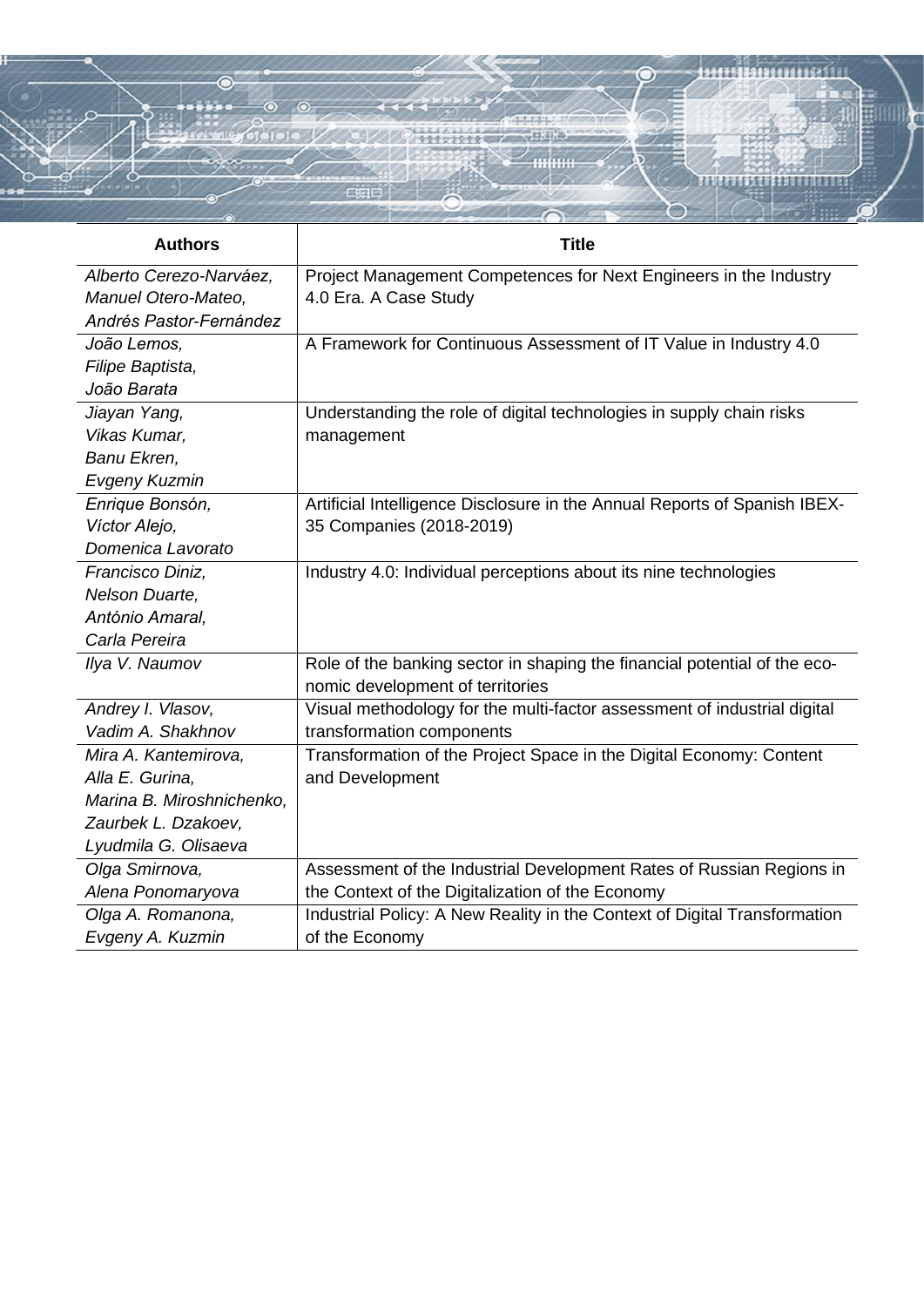

**Appendix B** *Articles for publication in elibrary.ru* [RSCI]

| <b>Authors</b>    | <b>Title</b>                                              |
|-------------------|-----------------------------------------------------------|
| Акбердина В.В.,   | Оценка устойчивого развития регионального промышленного   |
| Смирнова О.П.     | комплекса в условиях цифровизации экономики               |
| Артемова О.В.,    | Цифровые компетенции населения в социуме и профессио-     |
| Ужегов А.О.       | нальной деятельности (на примере Челябинской области)     |
| Барыбина А.З.     | Границы понятия «цифровая платформа»                      |
| Барыбина А.З.     | Текущее состояние цифровой инфраструктуры                 |
| Белкин В.Н.,      | Повышение производительности труда на основе цифровой     |
| Белкина Н.А.,     | трансформации предприятия                                 |
| Антонова О.А.     |                                                           |
| Бердюгина О.Н.,   | Формирование прогностических умений студентов в условиях  |
| Гусева В.Е.       | Индустрии 4.0                                             |
| Василенко Е.В.    | Цифровая экосистема как перспективный тренд исследований  |
| Владова А.Ю.,     | Диджитализация маркетинговых кампаний                     |
| Владов Ю.Р.       |                                                           |
| Владова А.Ю.,     | Региональная специфика мониторинга трассы нефтепровода    |
| Владов Ю.Р.       |                                                           |
| Гарипов Р.И.,     | Оценка экономической эффективности использования техноло- |
| Максимова Н.Н.    | гии Blockchain в промышленности                           |
| Глезман Л.В.      | Взаимосвязь цифрового потенциала региона и специфики циф- |
|                   | ровизации регионального промышленного комплекса           |
| Глухих П.Л.       | Эффект серийного технологического предпринимателя: подхо- |
|                   | ды и оценка предприятий в сегменте «информация и связь»   |
| Голомолзина Н.В., | Обзор процессов цифровой трансформации рыночной экономи-  |
| Дятел Е.П.        | ки с точки зрения экономической теории                    |
| Ильина С.В.,      | Устойчивость предприятий Удмуртской Республики в условиях |
| Овчинникова А.В.  | цифровизации                                              |
| Ильяшенко В.М.,   | Тренды цифровой трансформации здравоохранения: вызовы и   |
| Ильяшенко О.Ю.    | <b>ВОЗМОЖНОСТИ</b>                                        |
| Михайлов Н.Г.,    | Мониторинг устойчивого развития теплоснабжения региона    |
| Мокроносов А.Г.   |                                                           |
| Овчинникова И.Г., | Цифровые технологии в управлении развитием предприятия    |
| Плахин А.Е.       | индустрии гостеприимства                                  |
| Романова О.А.,    | Роль микроэлектронной индустрии в процессе цифровизации   |
| Сиротин Д.В.      | экономики России                                          |
|                   |                                                           |